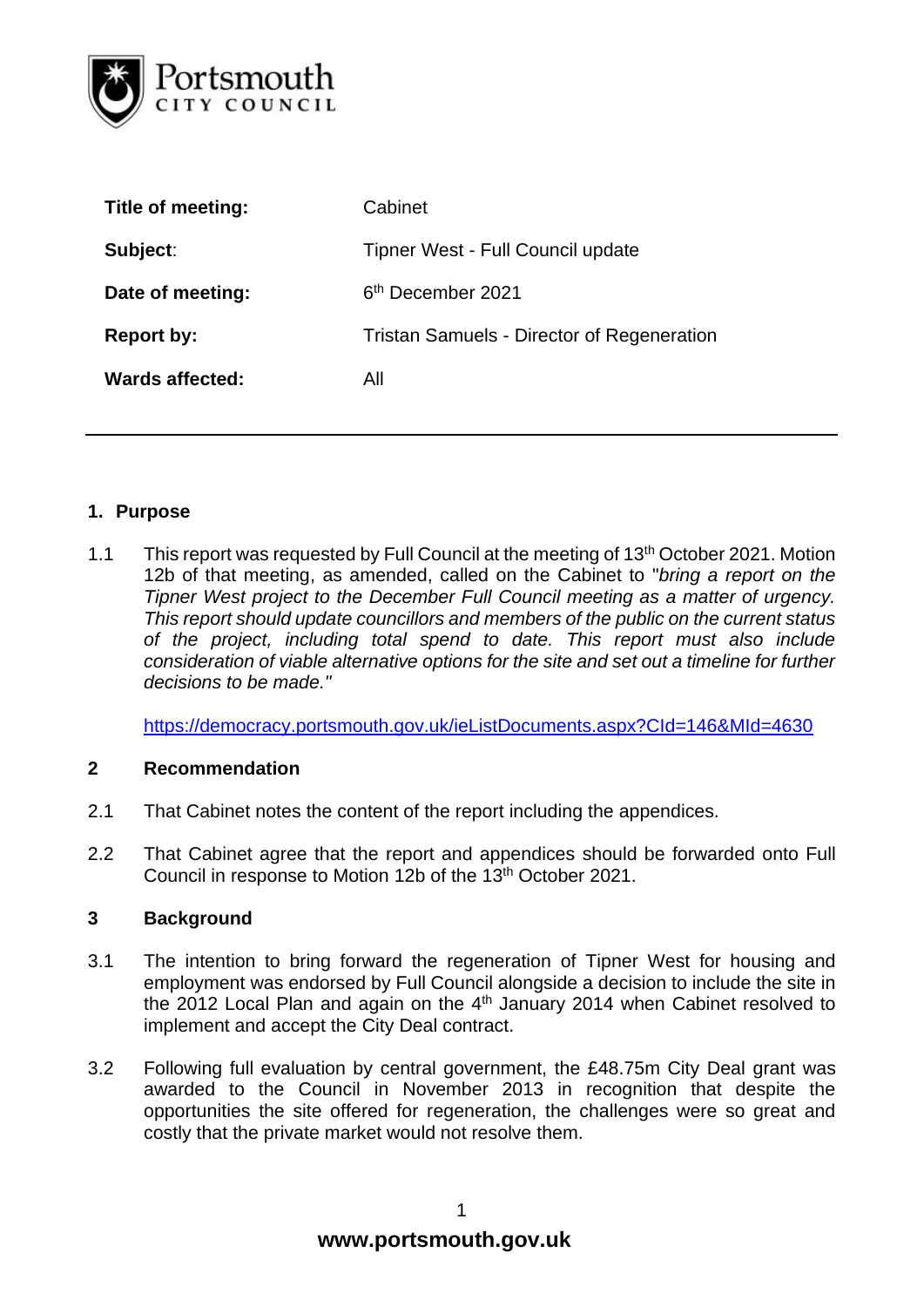

- 3.3 The blight of the land that had lain derelict for over 50 years and the prospect of bringing this site into productive economic use was a compelling proposition for government and became the cornerstone of the City Deal. The deal presented an opportunity drive the regeneration of Tipner West forward.
- 3.4 The Council and Government in agreeing the City Deal recognised that the site was constrained by issues including flood risk, contamination, multiple ownerships and access. These issues together with the protected characteristics of the environment, all deter market-led development. As a result, and in order to seek to maximise the benefits of the site for the city, the Council in Q2 2019 proactively decided to adopt the role of 'promoter' of the development of the site and created a team to pursue that opportunity and undertake the necessary investigations, master-planning and evaluation. This was a conscious choice by the Council to operate as both 'promoter' and 'regulator' as the Local Planning Authority (LPA) under the Town Planning Acts.
- 3.5 The promoter, using City Deal investment was to coordinate the land assembly, planning and upfront infrastructure works to de-risk the sites and make the sites attractive for sale to the private sector for development. The transfer of the MoD firing range land to the Council, in November 2020, was the first phase of the land assembly, other land parcels continue to be progressed as a necessary pre-cursor to unlocking some of the complexities that have delayed past decision making and deterred private sector investment.
- 3.6 On the 5<sup>th</sup> February 2019 Cabinet approved that the Local Planning Authority (LPA), as regulator and in preparing the revision of the City Local Plan, could conduct a Regulation 18 consultation for the expanded development of the City Deal site to include reclamation of land to support the viability of the development. The consultation received 344 responses and these showed broad support for the expanded option. These results were reported to the Cabinet on the 24<sup>th</sup> July 2019.
- 3.7 In October 2020, Cabinet reviewed the work undertaken by the Council's promoter team which put forward a proposal (Lennox Point) that delivered a greater level of positive social, economic and environmental outcomes than all of the alternatives it had considered. It was agreed by the Cabinet that this proposal provided the greatest future opportunities for the city's needs, as well as being the most financially viable scheme.
- 3.8 Cabinet and the Council have noted that for this proposal to be successful it would be subject to the scrutiny of the Secretary of State (SOS) who would be independently advised by Natural England, the Environment Agency and the Marine Maritime Organisation as part of a case required to demonstrate an Imperative Reasons of Overriding Public Interest (IROPI).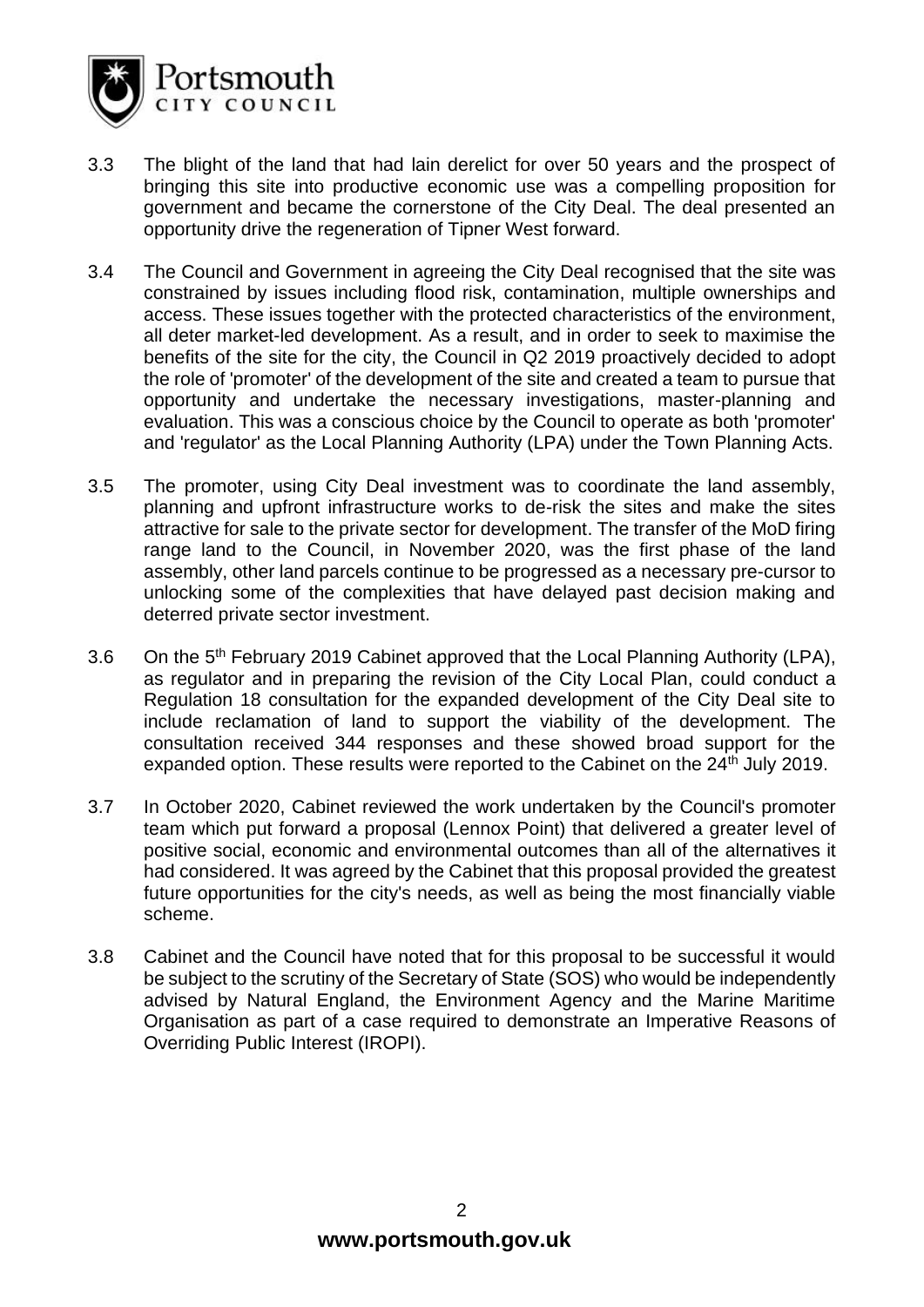

- 3.9 The design principles adopted for the Lennox Point proposal seek to achieve the highest possible environmental standards within the objectives of the project as well as going beyond the requirements for mitigation and compensation by exceeding the statutory levels proposed. However, some of the net environmental gain will fall outside of the Portsmouth boundary and the acceptability of this will need to be judged both by the Council as regulator and by the various statutory agencies advising the Secretary of State.
- 3.10 It has been made clear by Natural England that any option proposed for Tipner West, including 'do nothing', would have significant effects on the Special Protection Area (SPA) and require a Habitat Regulations Assessment (HRA) and potentially an IROPI case to be made to the Secretary of State.
- 3.11 The Leader has asked the LPA as regulator to confirm with the Secretary of State, under Regulation 107 of the Habitats Regulations, to provide an early view on whether an IROPI case for Lennox Point should be considered.
- 3.12 Should the Secretary of State indicate that an IROPI case could be considered, any proposal for the site must be agreed by Full Council as part of its Regulation 19 submission.
- 3.13 Tipner West represents a unique opportunity to shape the future of Portsmouth. High quality jobs and new homes are vital for the economic vibrancy and sustainability of the city. Coastal regions can be uniquely challenged and there are many examples across the UK of places that have seen significant decline with a corresponding fall in prosperity and living standards.
- 3.14 Successful coastal regions have been able to capitalise on their natural assets. Portsmouth has enviable geographic advantages with its proximity to the world's busiest shipping route and more connections to Europe than any other UK port. Complimented by a deep-water harbour, Portsmouth is well placed to exploit the opportunities that this competitive advantage provides.
- 3.15 The development of Tipner West, with an emphasis on marine and maritime employment, creates an opportunity to meet the sector demand, help secure Portsmouth's economic future, and be a natural complement to the Solent Freeport area that is being established.
- 3.16 It is acknowledged that a scheme of this scale and ambition and at this early stage is not without risk. As the scheme progresses through its further regulatory, planning and viability processes it may need to be adapted and adjusted.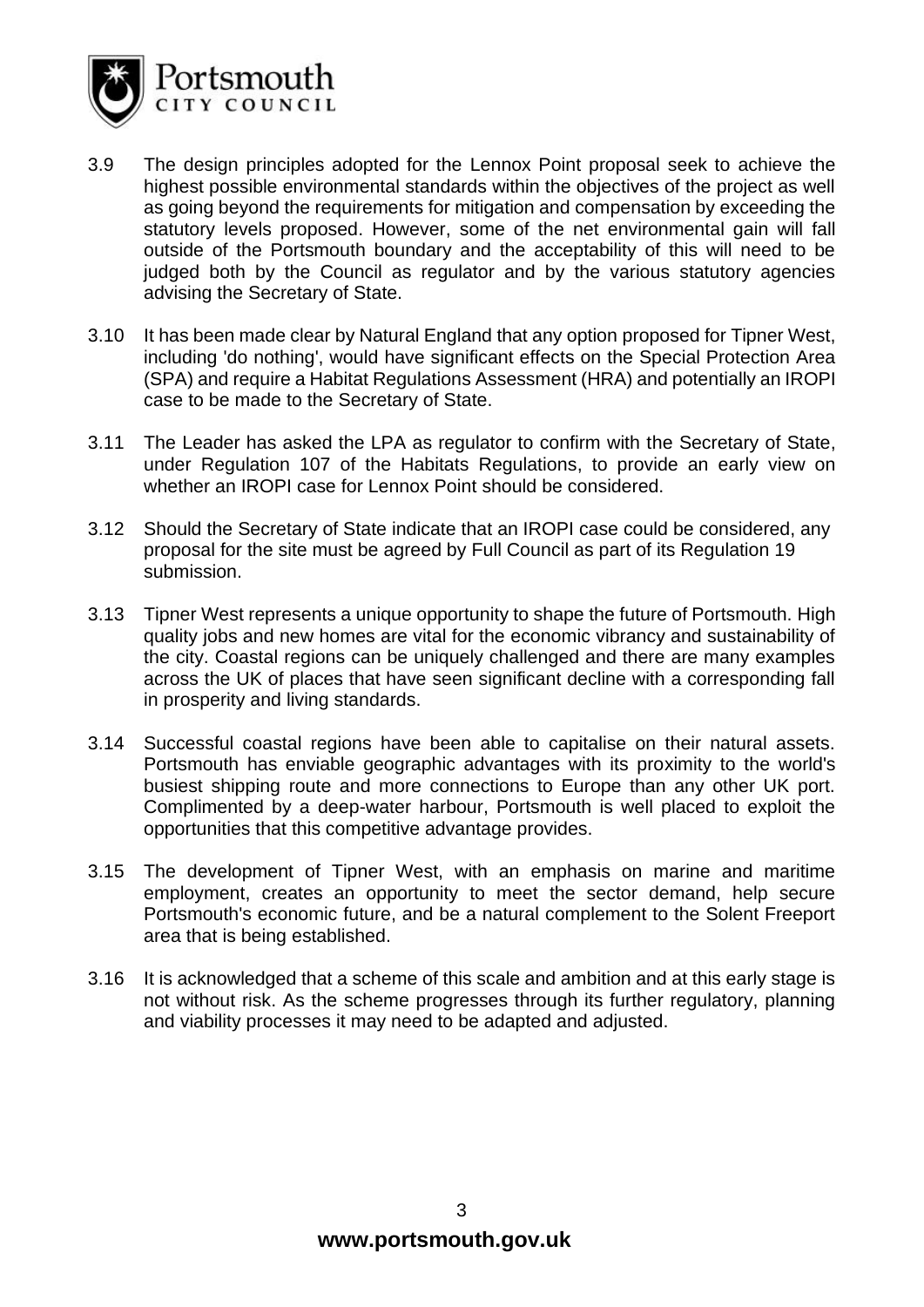

## **4 Reason for the recommendation**

- 4.1 The report requested by the Full Council motion contains two significant information requests from the Cabinet concerned with different portfolio responsibilities:
	- The report is asked to update members on the *current status* of the project at Tipner West, including the *total spend* on this to date. The project, at the sites of Tipner West and Horsea Island East is a council-initiated development that has the potential to have a significant impact for the city as a whole.
	- The report is also asked to include *consideration of viable alternative options for* the site and *set out a timeline* for further decisions to be made. The consideration of alternative development options and timeline for doing so is the responsibility of the Local Planning Authority team following the Local Plan Regulation 18 consultation.
- 4.2 There is an important distinction between the Council's role as the 'promoter' of a specific project and 'regulator' under the Town Planning Acts.
- 4.3 As promoter, in accordance with past Full Council and Cabinet decisions, the Council decided to bring forward strategic development on the site as landowner and steward of the land.
- 4.4 As 'regulator', under the Town and Country Planning Act, the Council's role is to assess the strategic needs of the city and put in place a Local Plan to meet those needs, and to assess individual applications for planning permission, including those that may be made by the Council itself as a promoter.
- 4.5 These two functions are distinct in law and in practice to ensure the council is able to make the necessary decisions about development of land it owns within the framework of the relevant legislation and regulations that govern those decisions.
- 4.6 The first request of the report is therefore one to the promoter of the specific project. The promoter is able to provide details of the current status of the project, and the steps that have been taken to reach that position and provide details of the funds that have been spent to date to achieve this. This is set out in full at Appendix A and summarised below in sections 5 and 6, below.
- 4.7 The second request, relating to the consideration and viability of different options in addition to the promoter's proposal, and how and when decisions on those options will be made, is the role of the regulator, the Local Planning Authority, as it forms part of the Council's spatial forward plan. This is set out in section 6, below.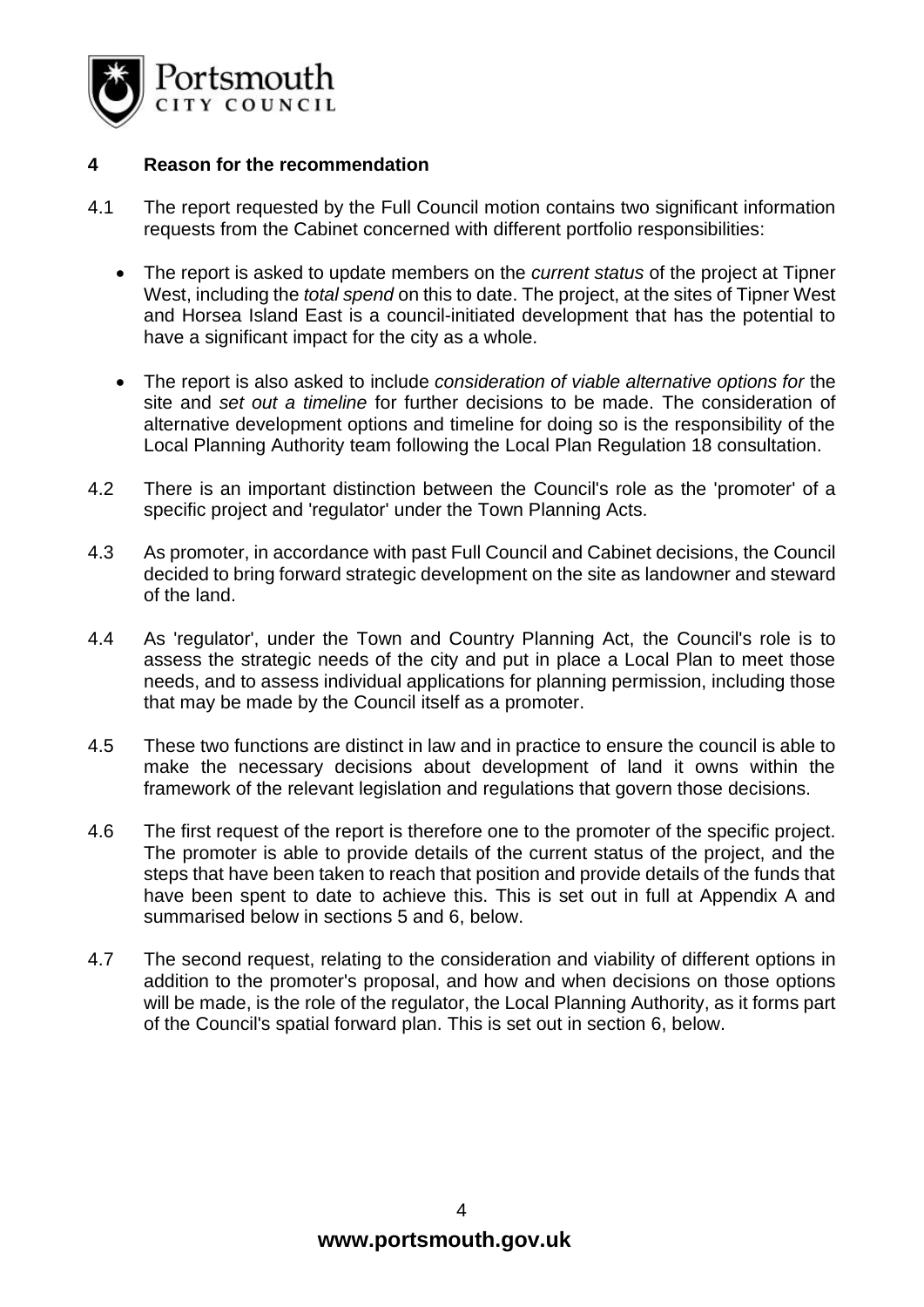

# **5 Summary of the Promoter's Report (Appendix A)**

# *Current status of the project and total spend*

- 5.1 The report provided in Appendix A, is an update for the Council prepared by the Council's team as promoter of the project at Tipner West and Horsea Island. Within that report are detailed:
	- the current status of the project, including total spend to date
	- the alternative options for Tipner West that have been explored and evaluated by the promoter in selecting the Lennox Point scheme as its preferred option
	- the council's obligations under the City Deal, signed with central government, which relate specifically to the wider Tipner West site including the transfer of the MOD firing range
	- the promoter's summary of the overall economic and environmental considerations that the council must give due consideration to in the wider public interest of residents.

It also outlines:

- the economic benefits that the preferred option (Lennox Point) could provide and the wider impact it could have for the economic sustainability of the city for current and future generations
- the work that led to the Council's October 2020 decision to progress a planning application for the preferred option (Lennox Point)
- the promoter's assessment of the opportunities and constraints of the site at Tipner West and Horsea Island East (HIE)
- the promoter's summary of the environmental considerations and associated necessary assessments by independent inspectors and statutory stakeholders on issues, such as reclamation, wildlife and habitat impact, mitigation and compensatory measures
- further details of the breadth of research, surveys and reports that have led to the recommendation to progress Lennox Point - supporting reports will be provided alongside the update for Members to review.
- 5.2 It is considered that the appended report compiled by the project team, acting on behalf of the Council as promoter, provides a full update on the current status of its preferred option and associated details to explain the journey the project has taken to date and the funds that have been spent to realise that work.

# *Consideration of alternative options and timeline for future decisions*

5.3 The following section provides a response to the second request, embodied in the Motion, identifying alternative options and the decision-making process and timeline looking forward from the current position. As it details the future decisions of the Council it has been prepared by the planning service, as the LPA and regulator.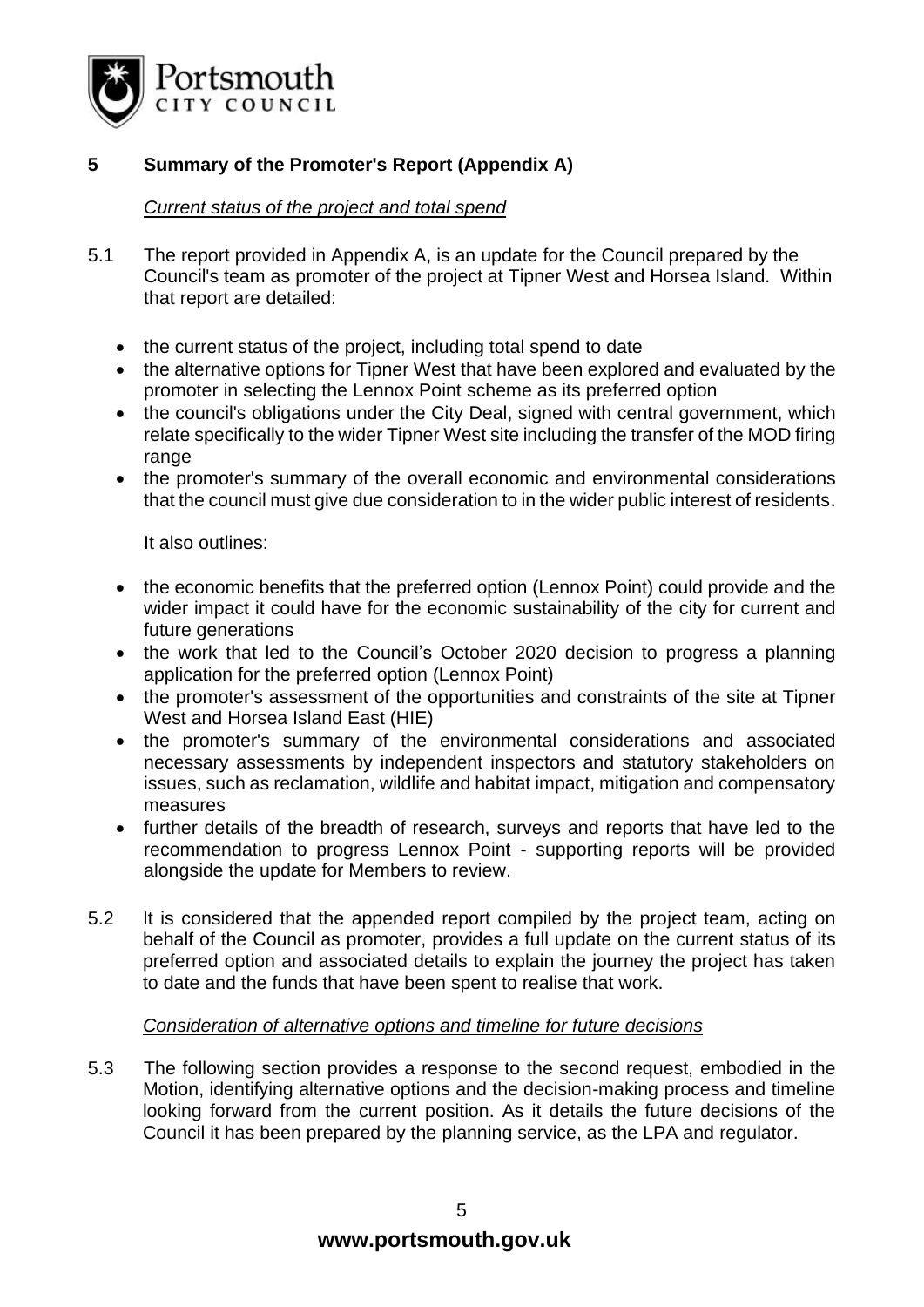

*Alternative options – the Council's role as LPA*

- 5.4 The Council has recently completed a consultation on its emerging Local Plan under Regulation 18. This is the final consultation to identify all strategic options and issues before it must prepare its final Draft Plan for consultation and submission to the Secretary of State. This Regulation 18 consultation document contained three alternative development options for the Tipner strategic area, but also asked a specific consultation question seeking from consultees whether there are any other options for development at Tipner that the Council should consider.
- 5.5 The three options contained within the consultation document provided for the same development at Tipner East in each case but described alternative proposals at Tipner West and Horsea Island East. These were:

#### Option 1: Innovative sustainable community (inc. land reclamation)

This option reflects the scale of proposal described in the Lennox Point project, providing for around 3,500 dwellings, 58,000sqm of marine employment and 19,000sqm of other commercial, retail and community floorspace. It also incorporated the masterplanning principles and aspirations described in the Lennox Point project and allowed for land reclamation to increase the developable area.

#### Option 2A: Regeneration of existing area

This option reflects an alternative to bringing forward the current Local Plan policy from 2012, into a new Local Plan allocation, updating it to reflect current information. It therefore seeks to provide around 800 dwellings and 25,000sqm of employment land. The masterplanning principles are similarly less ambitious, but this scale of development would not seek to allow for land reclamation.

#### Option 2B: Re-development of the existing land mass

During the consultation, as part of the continuous assessment of sustainable options for development, the Administration asked the Planning Service to consider an alternative to option 2 to increase the scale of development beyond that described in the 2012 Local Plan and to be more reflective of the 2013 City Deal. This option is described as option 2B and would propose the redevelopment of the existing land mass for 1,250 homes, and 58,000sqm of marine employment on Tipner West and Horsea Island East, served by a new linking bridge. This further alternative option will be considered alongside the three published options in the Regulation 18 consultation document and the other options for redevelopment that were raised for consideration by third parties during that consultation.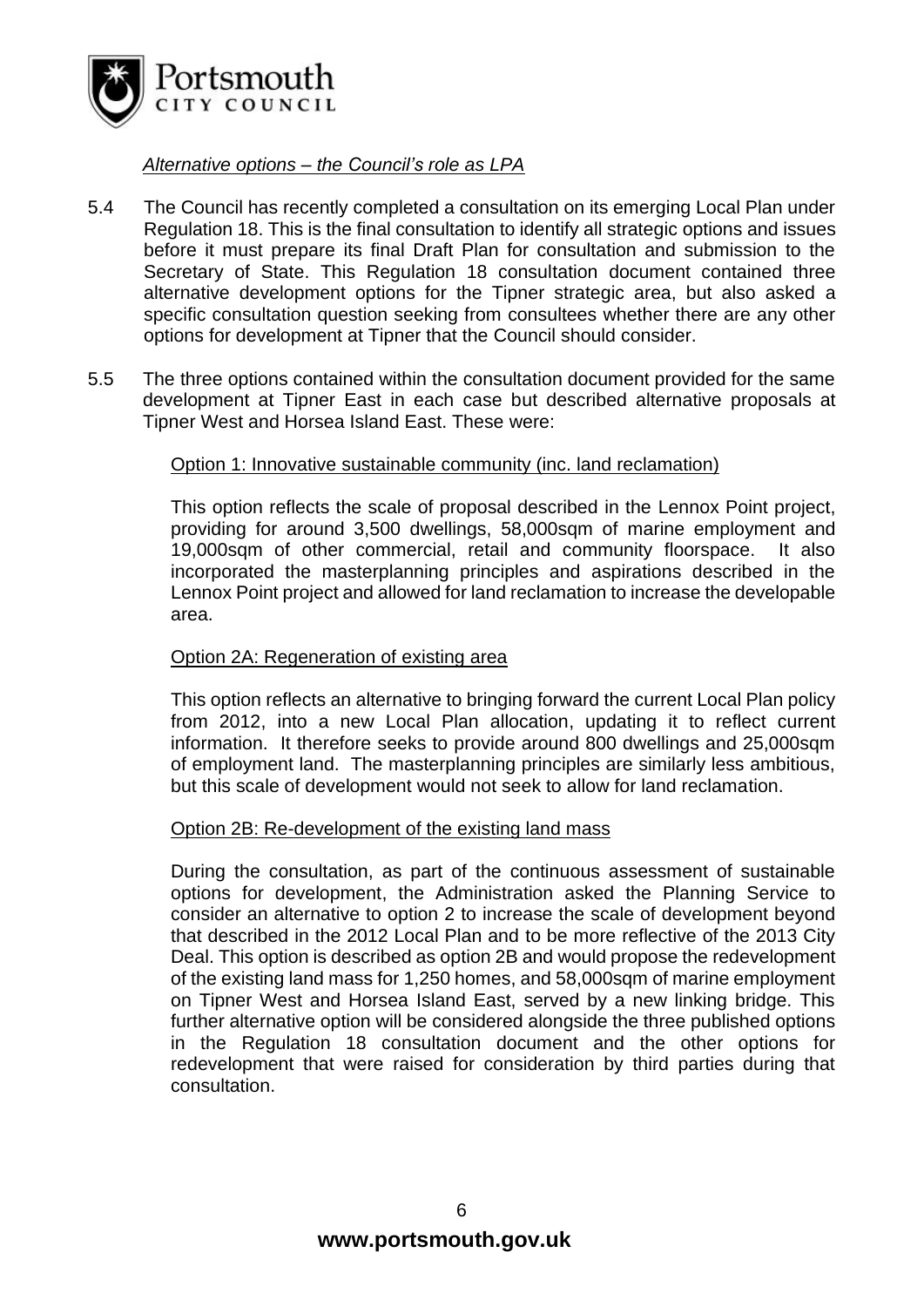

#### Option 3: Maintain (no strategic scale development at Tipner West)

This option reflects the 'do nothing' principle. No allocation is made to encourage development at Tipner West or Horsea Island East and any development of those sites would be assessed as windfall development under the wider, general development management policies of the Local Plan.

5.6 During the Regulation 18 consultation, which closed on the 31<sup>st</sup> October, three further alternative options for development at Tipner West were raised for the Council's consideration:

# Option 4: Container Park for Port use

Portsmouth International Port has raised a suggestion that the existing land at Tipner West could be developed to provide commercial facilities in support of the port's operations. This would include a logistics park for vehicle parking, container storage and a pre-gate facility where certain preparatory works to support international shipping and border control can be carried out. The port's submission suggests up to 6ha over the existing firing range land could be allocated for this purpose.

#### Option 5: Resident proposal

Two residents have submitted a scheme relating to the potential of Tipner East and West and the downgrading of the M275 to an A-road. This proposal does not include any detailed appraisal of the number of homes, or floorspace of commercial development that could be provided, but focusses on describing areas of land that would be released for development by the road proposal. The areas of land released at Tipner are the same as those considered in Option 2, being the existing land mass. The submission suggests further land elsewhere would also be released for use through the reclassification of the M275.

#### Option 6: Nature reserve

A number of individuals, mostly utilising a largely proforma response email published by the Hampshire and Isle of Wight Wildlife Trust and the RSPB, have suggested that the land at Tipner West could be converted to be a nature reserve.

- 5.7 These seven options are considered to represent the full range and breadth of alternatives for development at the strategic site at Tipner. The council motion asked for a report including consideration of viable alternative options for the site.
- 5.8 While this report, to meet the requirement to provide an update to the December Full Council meeting, has described those further options that have been identified, it is not able at this stage to provide detailed consideration on all those options, nor to provide a robust commentary on whether all of these options are viable at this time.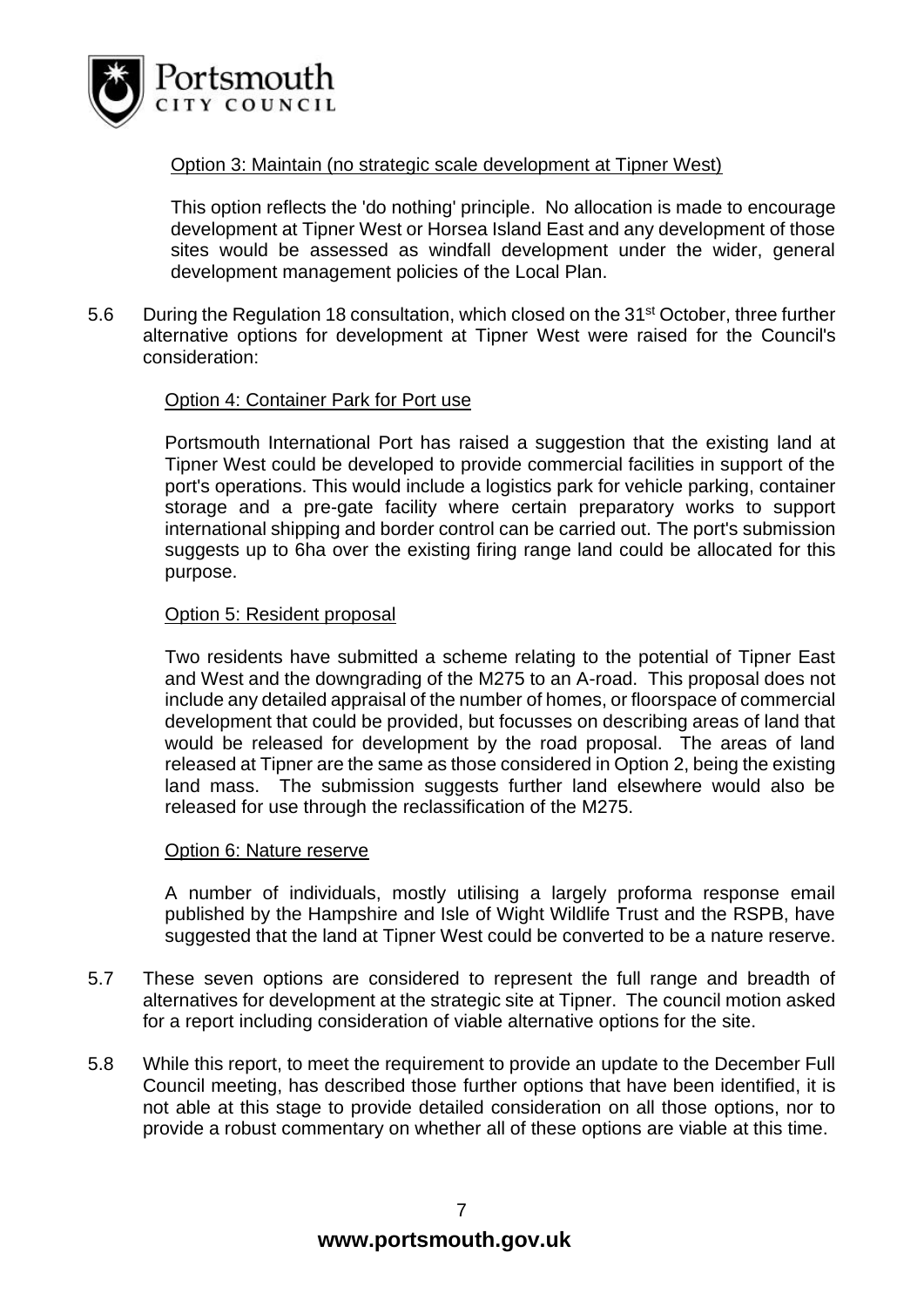

- 5.9 The robust appraisal of the alternative options identified at and through the recent Regulation 18 consultation of the Local Plan will be a key part of the evidence base Members will have to consider in drafting the final Local Plan for Regulation 19 and submission to the Secretary of State.
- 5.10 This appraisal will be informed by both a Strategic Environmental Appraisal (SEA) of options and a Sustainability Appraisal (SA) of the emerging policies and reasonable alternatives. The SA is an assessment of each of the proposals in the Local Plan to ensure they are contributing to the achievement of sustainable development as defined in the National Planning Policy Framework ('NPPF') and required by s39 of the Planning Compulsory Purchase Act 2004.
- 5.11 This SA considers the wider environmental, economic and social effects of each proposal within the emerging Local Plan, allowing the Council to compare these implications to ensure the plan, as a whole is contributing to sustainable development and the likely effects of the plan can be judged against any reasonable alternatives.
- 5.12 In doing so the SA incorporates the requirement to undertake SEA, a process that ensures all environmental effects are given full consideration, as required by the guiding Regulations, alongside the social and economic issues.
- 5.13 The SA and SEA processes are carried out in consultation with relevant national bodies and in parallel with the Local Plan preparation starting from the evidence gathering and engagement stage and continuing until the plan is submitted to the Secretary of State. The evaluation of the likely effects of the plan and the alternatives to prepare a final sustainability appraisal report is now being undertaken by the Council's Planning Service in order that recommendations can be made for consideration by Members as part of the process of progressing the strategic policies of the Local Plan during its preparation.
- 5.14 In addition to the assessment of alternatives through the sustainability appraisal process, officers are also undertaking an assessment of the deliverability of the alternatives. For the Local Plan to be found 'sound' it must be effective and deliverable over the plan period. For a site option to be include in the Local Plan, it would need robust evidence to demonstrate that it would be capable of being developed during the plan period (with evidenced phasing) and viable for the proposed quantum(s) of development, taking into account all constraints and requirements. For larger scale developments (potential significant urban extensions such as Tipner) proposals must also be set within a vision that looks further ahead (at least 30 years) to take into account the likely timescale for delivery.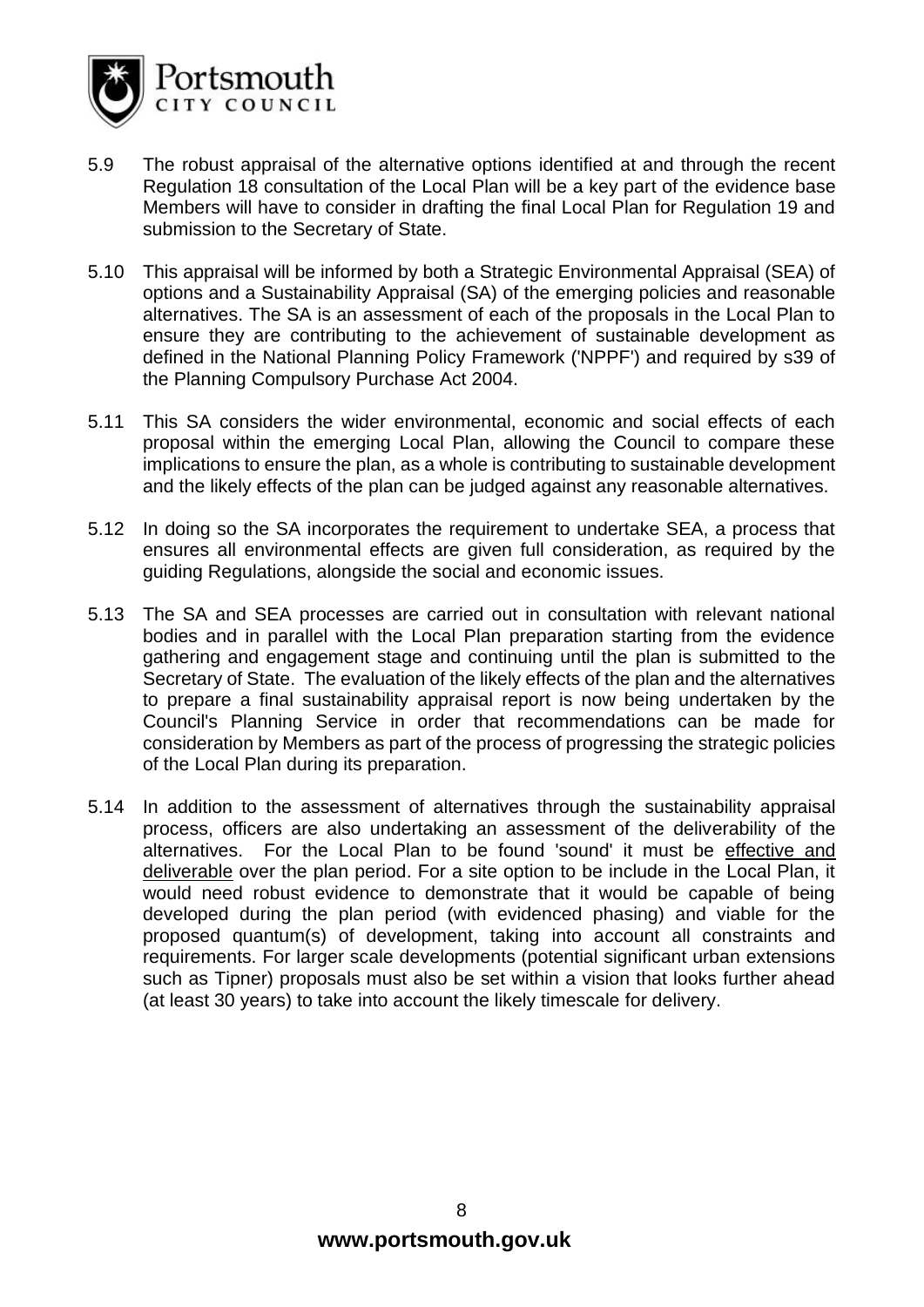

- 5.15 The recent Inspector's Interim Report<sup>1</sup> on Havant Borough Council's submitted Local Plan, following their examination hearings over the summer, illustrates the deliverability evidence required and level of scrutiny that proposed site allocations would undergo at examination. The main points are as follows:
	- The inspector challenged the level of delivery from the Havant and Waterlooville centre redevelopments (Policies KP1 & KP2 of the submitted Havant Local Plan) on the individual plots that assumed release/ redevelopment of land outside the Council's control and/or relocation of existing uses. The implications of this for the Portsmouth Plan are that where any alternative options would rely on the use of non-PCC land and/ or land with existing use there would need to be evidence that this land/ use can be made available and would no longer be required for its current use (or that timely alternative provision can be made).
	- For a 2,100 dwelling allocation (Policy KP5), which relied on the delivery of a new link to the A27, the inspector concluded that due to the further assessments on the impact of the scheme on the highway network (and any subsequent mitigation requirements) that would be needed ahead of a planning application, the scheme was therefore unlikely to deliver the stated number of homes during the plan period at the given trajectory. The implication for the Portsmouth Plan would be that the allocation of any alternative options for Tipner would need to be supported by a credible trajectory that takes account of any major enabling infrastructure required (e.g. new access roads, other major transport infrastructure, flood defences) and that the necessary funding would be able to be secured to enable the delivery during the plan period.
	- For a number of other proposed housing allocations (Policies KP3, H27, H40) where there were known on-site constraints (heritage, flood risk and ecology in this instance) that the inspector deemed required further evidence to understand the possible impact on potential site capacity and overall deliverability. Alternative options for Tipner will therefore need to be assessed to determine if they could deliver the level of development proposed with the various known site constraints that would need to be overcome, as well as considering the impact on financial viability of the scheme.
	- The conclusion of Interim Report on Havant Local Plan directed those aspects of the proposed site allocations with insufficient delivery evidence should be removed from the Havant Local Plan's housing supply, thereby significantly reducing the overall proposed supply to a level where it is recommended that the current draft of the Plan is withdrawn and further evidence/ housing supply is sought.

<sup>1</sup> Examination of the Havant Borough Local Plan: Inspector's Interim Findings Report. [https://cdn.havant.gov.uk/public/documents/CR18%20The%20Ispector's%20Interim%20Findings%20Report.pdf](https://cdn.havant.gov.uk/public/documents/CR18%20The%20Ispector)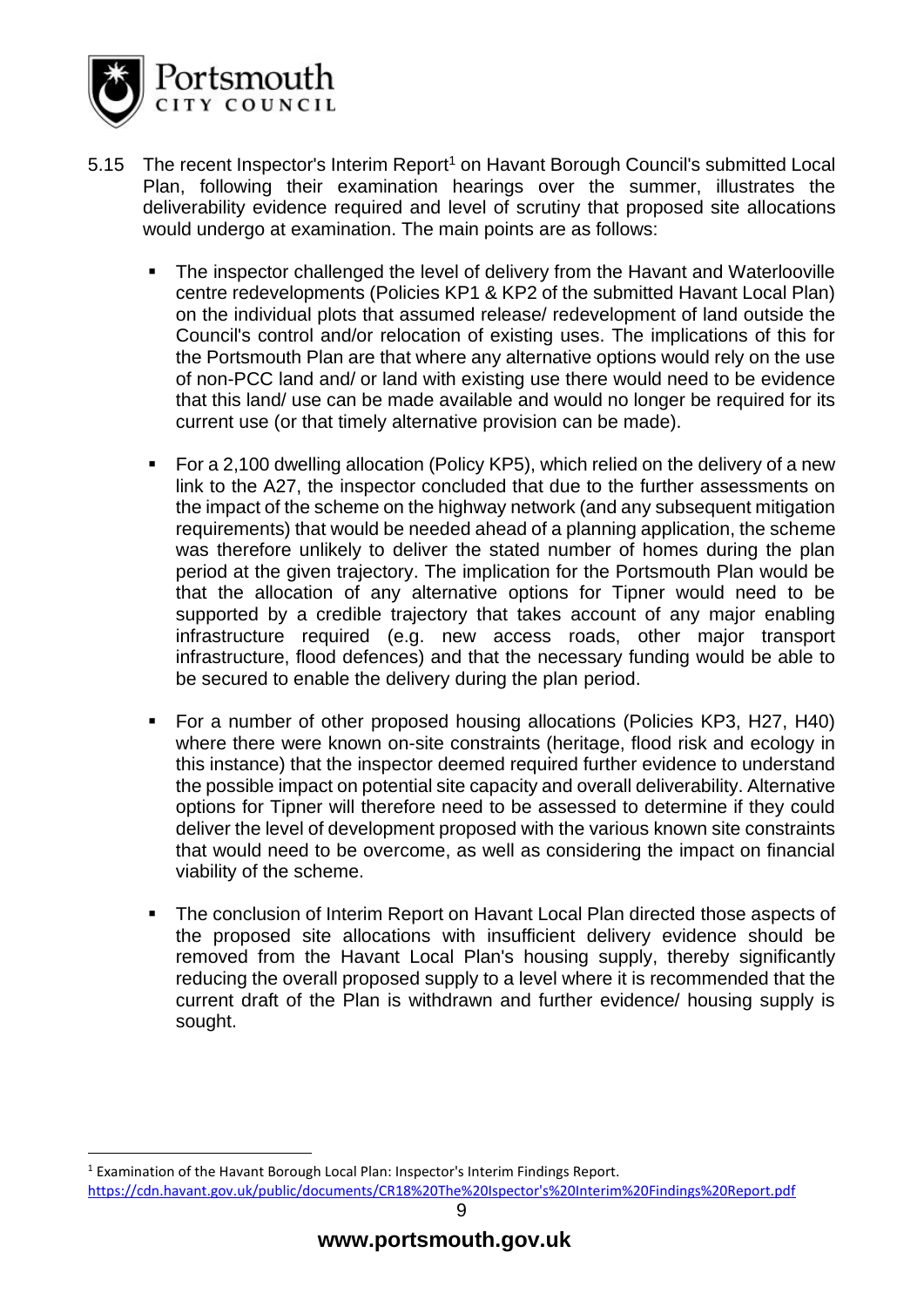

A strategic policy for development at Tipner will therefore need robust evidence that it can be delivered, including that the number of homes proposed within the 15 years of the plan have a reasonable prospect that they can be viably developed and delivered. The assessment of the deliverability of the alternatives, including their financial viability, will be undertaken to be presented to Members to inform their decision making as the plan preparation is finalised.

## **Timeline for further decisions**

- 5.16 Members will be required to determine the content of the final draft Local Plan to be able to undertake the relating consultation in accordance with Regulation 19 and consequently submit it to the Secretary of State for examination. It is this determination of strategic policy which is the key further decision in respect of development at Tipner. The timeline for that work is defined in the Local Development Scheme (LDS) approved by the Council's Cabinet, most recently in July 2021. The current LDS anticipates the completion of the final draft Local Plan for a consultation in winter 2021.
- 5.17 To meet this timeline, the leaders of the political groups have agreed to set up a working group, consisting of two members of each group, to discuss the strategic outcomes required in the Local Plan, focussed on the intended approach for Tipner. These meetings will occur throughout late autumn and into the winter to seek to finalise the key strategic decisions of the Local Plan. Updates on the progress of this working group and any likely implications for the timetable of the LDS will be regularly made to the portfolio holder for planning policy and city development and any necessary revisions to the LDS arising from this will be brought before Cabinet for approval. Current key steps associated with the matter that Council has asked for updates on are included in the illustrative timeline below:



5.16 Ultimately the decision on alternative(s) for development at Tipner will be for Full Council when it approves its submission Local Plan for consultation under Regulation 19.

# **www.portsmouth.gov.uk**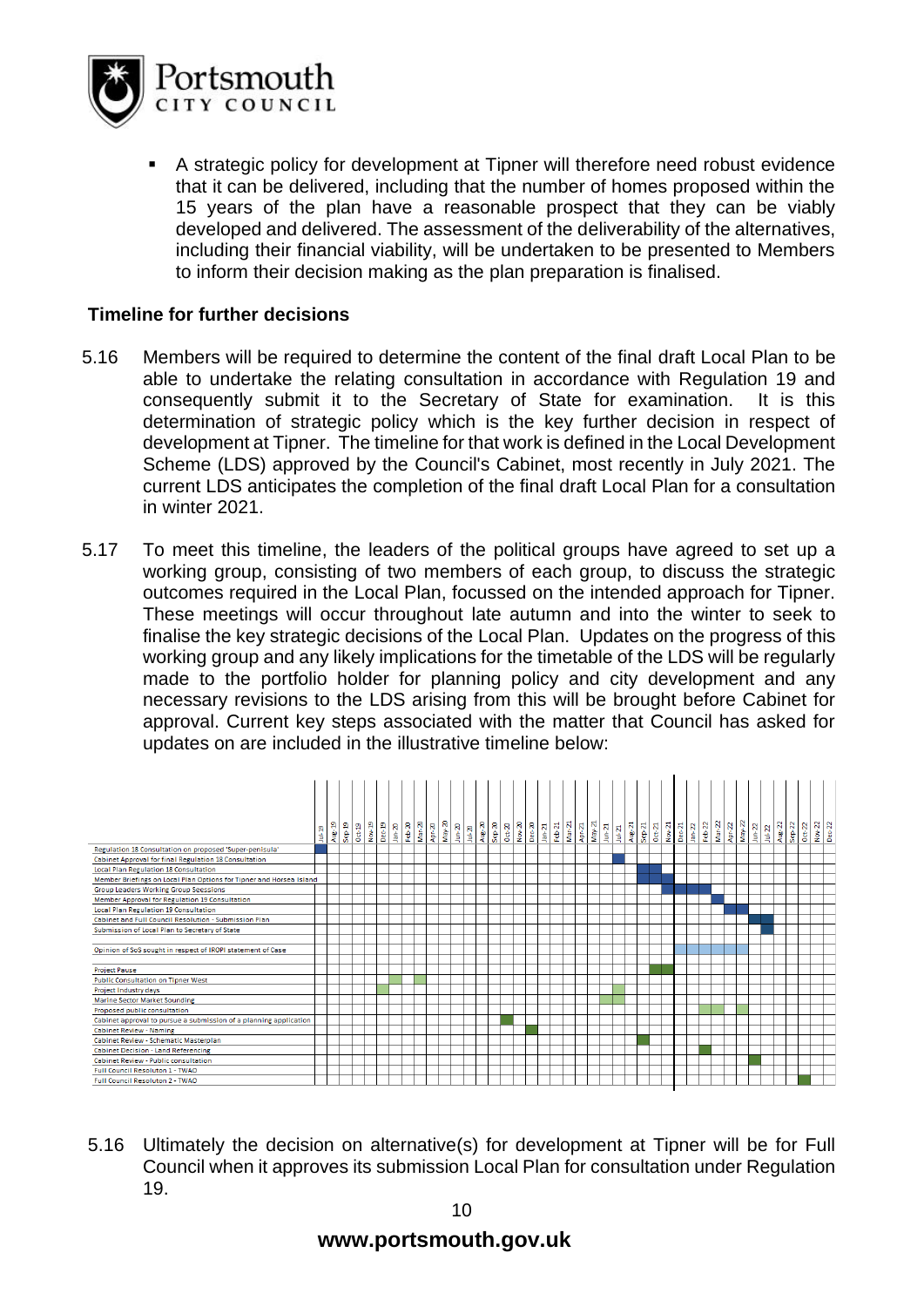

# **6 Financial implications**

6.1 In response to Members requests for details of project expenditure, details of the costs covering the period from the project inception in 2013/14 to date are set out below. The funding is met from the City Deal grant of £48.75m and is contained within the Tipner Regeneration Scheme within the approved Capital Programme. Total expenditure incurred to date (27.10.21) amounts to £18.6m as follows:

| <b>Description</b>                                   | <b>Cost</b><br>£m | <b>Explanation</b>                                                                                                                                                                                                         |  |  |
|------------------------------------------------------|-------------------|----------------------------------------------------------------------------------------------------------------------------------------------------------------------------------------------------------------------------|--|--|
| Master planning and<br>consultant fees               | £9.5              | Work undertaken to inform the planning<br>application by a multidisciplinary team including<br>consultant planners, architects, structural and civil<br>engineers, cost consultants, ecologists and<br>marine consultants. |  |  |
| Land acquisition (incl.<br>associated Legal<br>Fees) | £3.8              | Purchase of MOD Land at Tipner West (firing<br>range) and Horsea Island East as part of City<br>Deal agreement                                                                                                             |  |  |
| <b>Survey costs</b>                                  | £2.4              | Specialist ground marine investigation works<br>within Tipner Lake / Porchester Lake, Tipner<br>West and Horsea Island. Ecological and<br>topographical surveys                                                            |  |  |
| Internal fees                                        | £2.3              | Charges from internal council services since<br>2013/14 (i.e. project management, regeneration,<br>finance, legal, property, communications,<br>highways, procurement)                                                     |  |  |
| Legal fees                                           | £0.2              | Pre-submission external legal advice                                                                                                                                                                                       |  |  |
| Local planning fees                                  | £0.2              | Planning performance agreement (PPA) with<br>local planning authority and all LPA governance<br>since this commenced in 2021                                                                                               |  |  |
| Site management                                      | £0.1              | Security and land management of firing range<br>and Horsea Island East sites.                                                                                                                                              |  |  |
| <b>Statutory fees</b>                                | £0.1              | Discretionary advice from national bodies (i.e.,<br>Natural England, Environment Agency, Marine<br>Maritime Organisation, Crown Estate),<br>licencing                                                                      |  |  |
| <b>Total</b>                                         | 18.6              |                                                                                                                                                                                                                            |  |  |

6.1 Whilst this is a substantial sum, it is not disproportionate for a site of this complexity. Costs of this order were reflected in the overall financial evaluation of the City Deal bid supported by the Government. By comparison, it is estimated that the development of the site for something akin to the Lennox Point proposal would cost in the region of £1.4bn. Therefore, current fees represent 1.3% of overall gross development cost.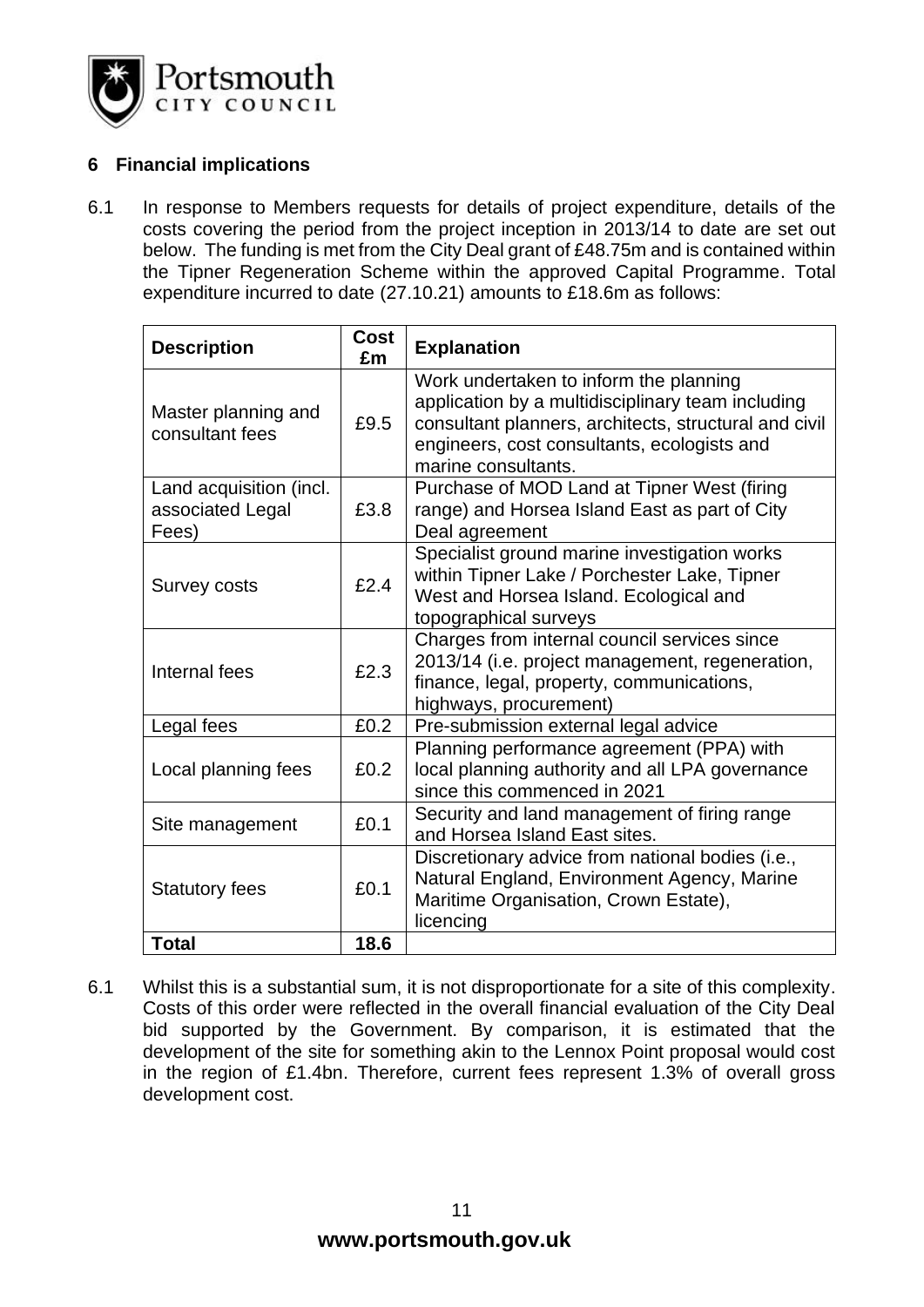

- 6.2 As described earlier in the report, the Council is contracted to deliver the following by 2030 in return for the £48.75m City Deal grant:
	- 2,370 homes
	- 58,000 sqm of employment space
	- 3,742 new permanent jobs by 2025
	- 1,300 temporary construction jobs
	- **£640m of private sector investment**
- 6.3 At this stage, the immediate maximum financial exposure of the Council amounts to £67.35m in the event that a scheme is not delivered that meets the contracted outputs in terms of jobs and homes of the City Deal. The £67.35m is comprised as follows:
	- £18.6m to fund the expenditure incurred which does not meet the contracted outputs of the City Deal funding
	- The return of City Deal grant funding received of £48.75m
- 6.4 In the medium to longer term, the financial exposure to the Council in terms of lost investment (£48.75m), abortive costs (£18.6m) plus costs associated with 'do nothing' (£32.1m - see analysis below) is £99.45m. Whilst the £99.45m is described as "financial exposure" it represents foregone investment of the City Deal grant of £48.75m and real costs of £50.7m.

Financial appraisals - the Council's role as developer

- 6.5 The Council in its role as developer, supported by expert consultants, has carried out financial appraisals of the following options which span a range of development scales.
	- Option 1: Do nothing: No intervention on Tipner West and the related flood risk
	- Option 2: Extend existing uses
	- Option 3: Defend existing land mass this is akin to the LPA's option 3 (maintain no strategic scale development at Tipner West)
	- Option 4: Developing the existing land mass as explored from 2016
	- Option 5: Developing the existing land mass in line with the Local Plan 2012
	- Option 6: Developing the existing land mass in line with the City Deal 2013 this is akin to the LPA's option 2B (re-development of existing land mass)
	- Option 7: Developing the existing land plus land reclamation (Lennox Point) this is akin to the LPA's option 1 (innovative sustainable community inc. land reclamation)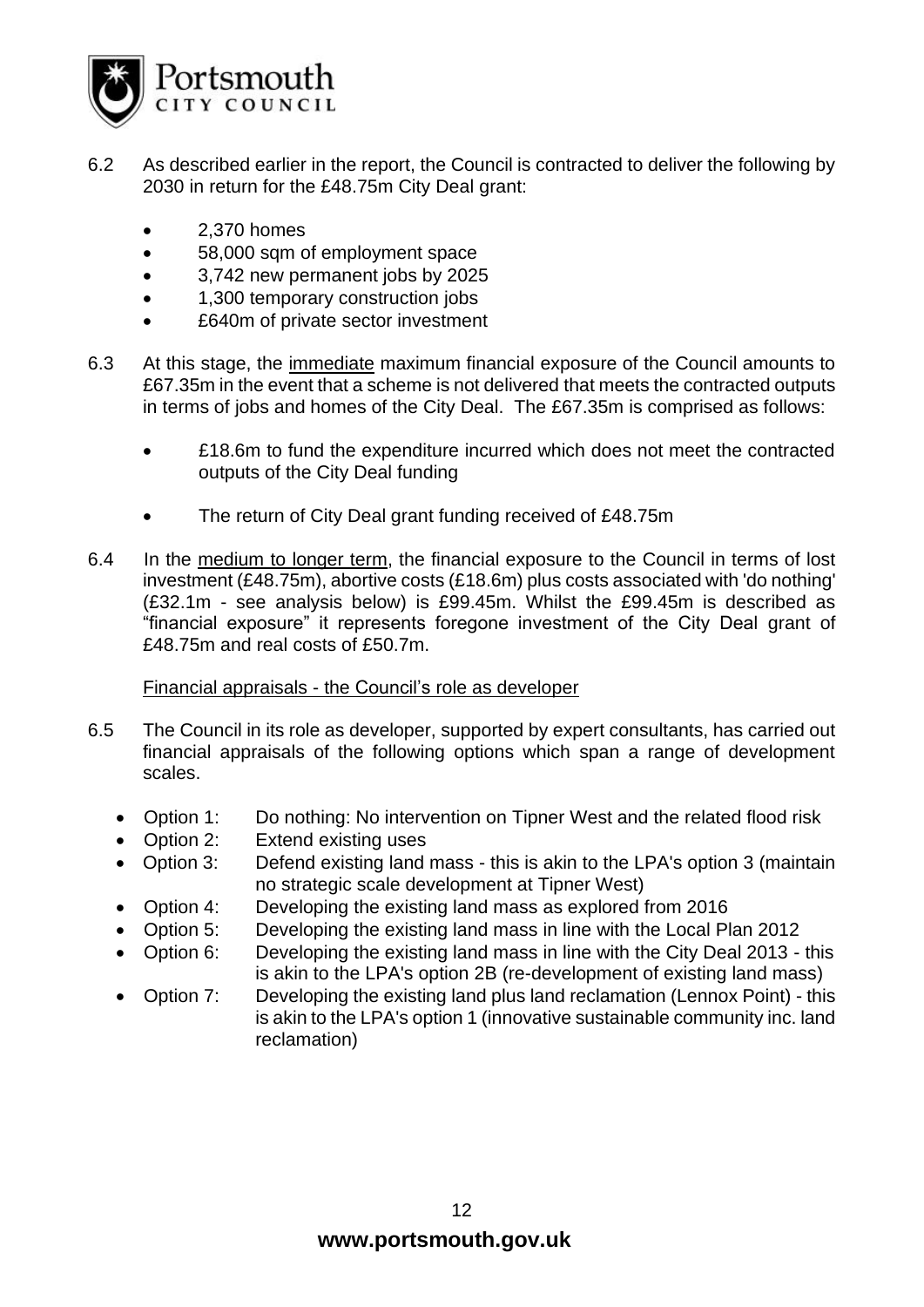

6.6 A summary of the financial appraisals undertaken by the Council as developer is tabulated below. A clear observation is that the larger the scale the greater the likelihood of financial viability. The reasons for the financial viability challenge relate to a number of unavoidable costs, such as sea defences, land remediation and relocations costs. Only a development of larger scale, delivering more homes and employment space and still providing community infrastructure, can reduce the overall viability gap.

| <b>Scheme outcomes</b>                                     | <b>Option 1</b>         | <b>Option 2</b>         | Option 3                | <b>Option 4</b> | <b>Option 5</b> | Option 6   | <b>Option 7</b> |
|------------------------------------------------------------|-------------------------|-------------------------|-------------------------|-----------------|-----------------|------------|-----------------|
| Number of homes                                            | $\Omega$                | 0                       | 0                       | 821             | 1,270           | 1,250      | 3,500           |
| <b>Marine employment</b><br>space                          | N/A                     | N/A                     |                         | N/A 58,000 sqm  | N/A             | 58,000 sqm | 58,000sqm       |
| Number of jobs                                             | $\Omega$                | 0                       | 0                       | 2,550           | 810             | 2,640      | 5,530           |
| Total viability gap /<br>costs to be funded                | £18.6m                  | £33.4m                  | £50.7m                  | £126.4m         | £129.3m         | £182.5m    | £158.9m         |
| <b>Viability gap</b><br>(subsidy required)<br>per dwelling | $N/A - No$<br>dwellings | $N/A - No$<br>dwellings | $N/A - No$<br>dwellings | £153,984        | £101,803        | £146,002   | £45,373         |

- 6.7 In terms of the options evaluated by the Council as developer, at this stage none of the appraised options are financially viable without further government subsidy and value engineering. This was highlighted in the October 2020 report that requested authorisation to continue to deliver a planning permission on the site. Whilst value engineering that seeks to reduce costs can continue, any further government funding will only be confirmed once Planning Permission has been achieved.
- 6.8 Whilst the Lennox Point scheme (Option 7) is estimated to require the second largest public subsidy at £158.9m, this option is much closer to overall viability than the other options since it requires the lowest subsidy per home at £45,373. The nature of the development with its environmental design principles alongside the significant scale of housing and employment space has the greatest scope for adjustment to improve the overall cost position as well as the greatest opportunities to attract further government funding due to the scale and breadth of its economic outputs (i.e. across multiple government departments).
- 6.9 Due to the other outputs of the scheme relating to employment, transport and environmental factors, the business case for the development has the potential to attract funding from other government departments such as BEIS, DfT and DEFRA.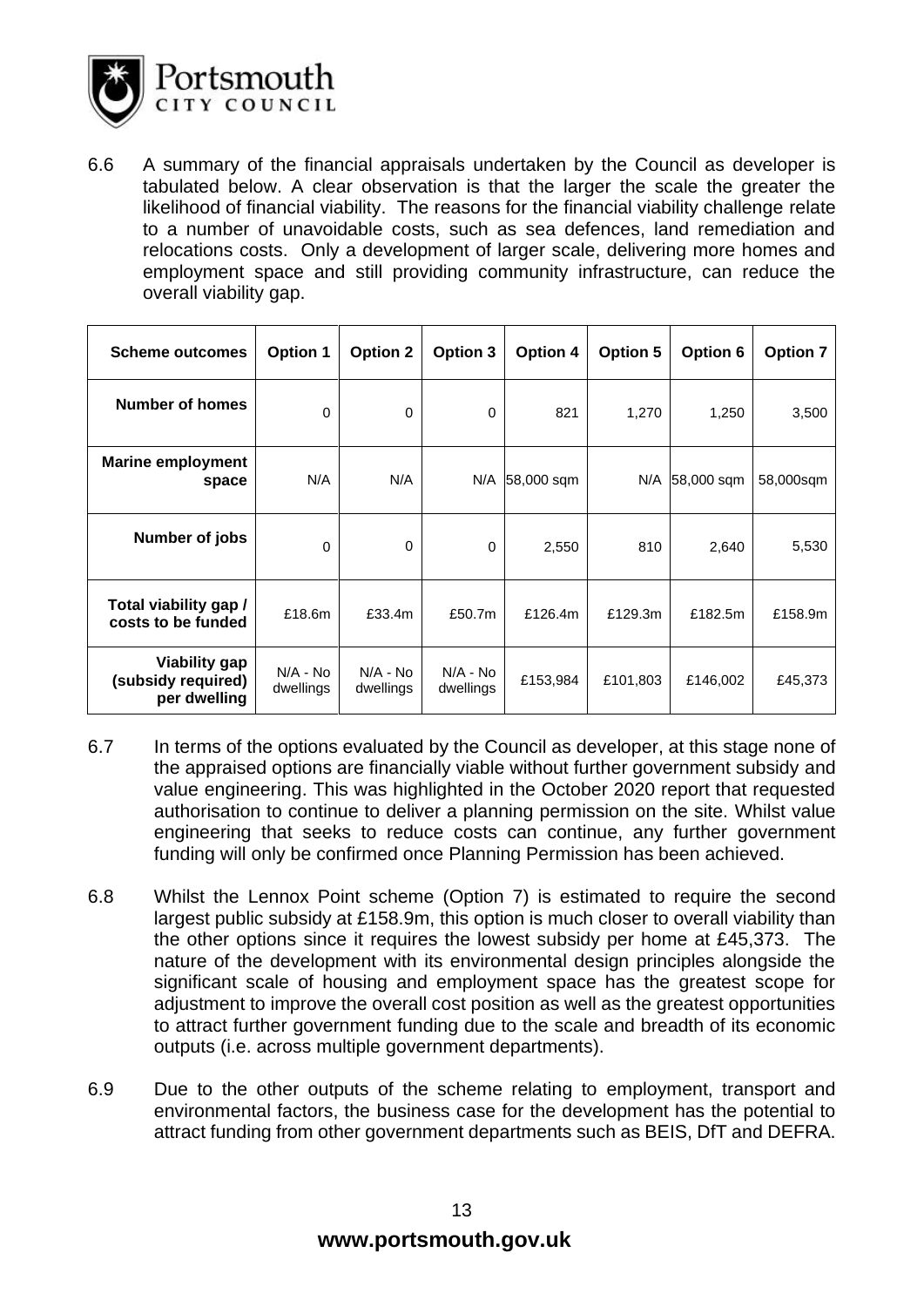

- 6.10 In contrast, all of the other options deliver significantly lower jobs, homes and transport benefits and coupled with the very high subsidy per dwelling required make their investment cases weak and any further funding to help bridge any viability gap remote.
- 6.11 In summary, the Lennox Point scheme (Option 7) is:
	- 6.11.1 The only scheme that meets the criteria for the City Deal and therefore the £48.75m of grant funding
	- 6.11.2 Has the greatest opportunity to meet financial viability through:
		- Value engineering
		- Grant funding from Homes England
		- Grant funding from other government departments
- 6.12 By way of context, Homes England has previously provided funding in an upper range between £30,000 to £35,000 per unit. Should Homes England provide funding at a similar level, this would leave circa. £10,000 to £15,000 per unit to be funded through value engineering and / or grant funding from other government departments.
- 6.13 Finally, even a 'do nothing' option for Tipner West (this is likely to be Option 3 due to the Council's obligation to "hold the line") would have a substantive cost of £50.7m to the Council as landowner of much of the land. This cost would include funding the current costs already incurred of £18.6m plus a further £32.1m as the minimum necessary investment in flood defence and marine abnormal costs on this site to protect existing land uses such as the Harbour School and meet the Council's obligations under the Solent Shoreline Management Plan. This option could also result in the return of the £48.75m City Deal Grant
- 6.14 In summary, at this early stage it is acknowledged that there is a risk that overall financial viability may not be achieved. However, only a scheme of significant scale with substantial economic and environmental benefits (in terms of jobs, homes and other wider economic and environmental benefits) is capable of being financially viable. Schemes of smaller scale and fewer economic benefits will not be capable of providing both sufficient income returns and attracting the required government funding to meet the scale of the significant infrastructure / remediation costs necessary for this site.
- 6.15 A risk managed approach to spending has been employed by the council ensuring, as far as possible, that spend incurred would be required for any development of the site. Much of the spend for the regeneration of Tipner West is front loaded to support the necessary enabling works for a number of alternative development options for the site.
- 6.16 Other alternative options that have recently been submitted as part of the Regulation 18 consultation process have not been fully evaluated at this stage and therefore are not included in the options presented.

# **www.portsmouth.gov.uk**